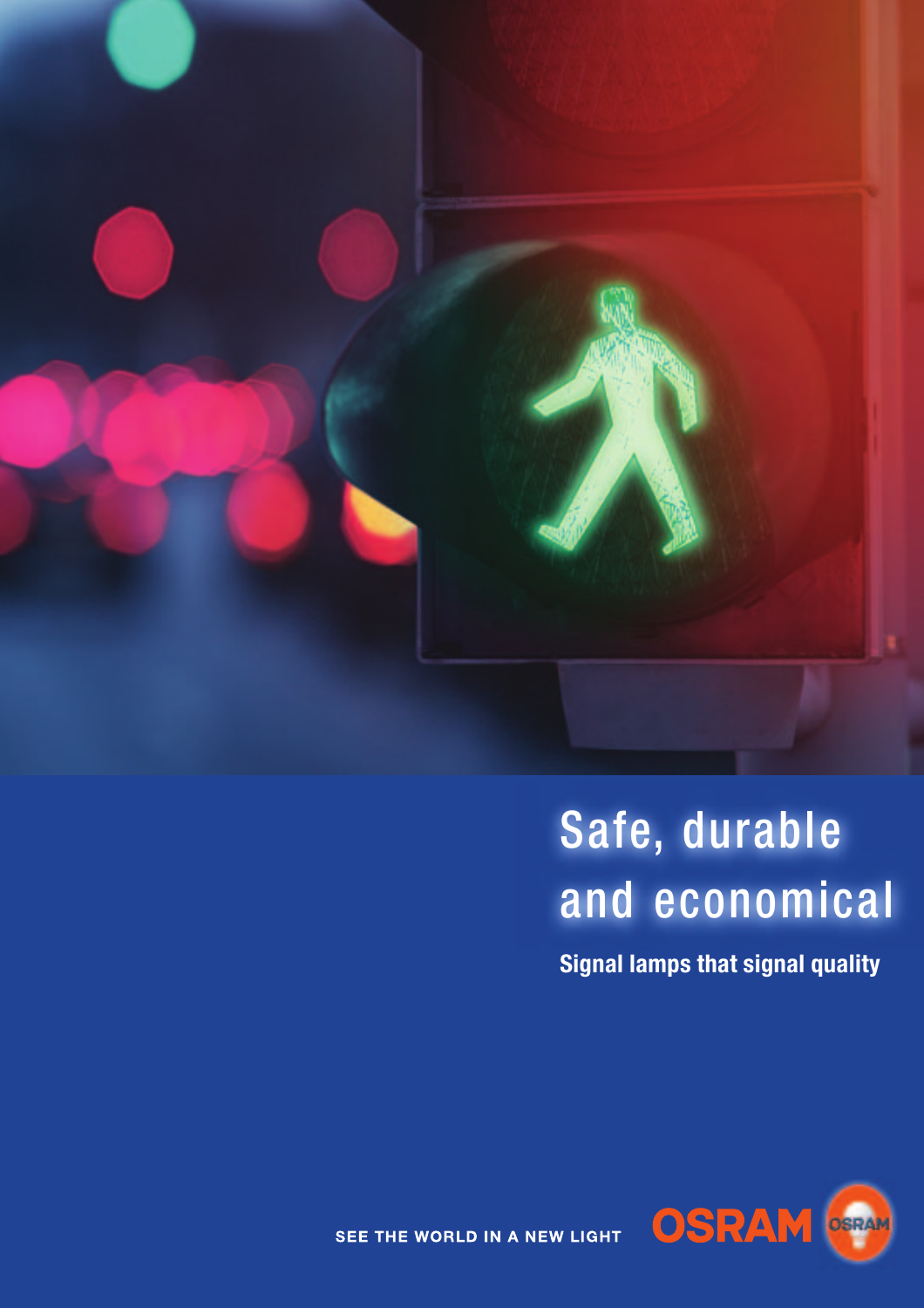### **Display and signal lamps and lamps for traffic light installations. Lamps that set standards.**

Road and rail traffic light installations are crucial to safety, which is why the lamps used in these installations have to meet such high demands. Reliability is obviously the number one priority. Economy also has an important role to play. These two factors are influenced to a large extent by the quality of the lamps used. OSRAM offers a range of lamps that sets standards in terms of safety and also in terms of economy.

You can rely on renowned OSRAM quality to provide the following, to name a few:

- High luminous flux for good signalling effect even in difficult weather conditions
- Precise lamp alignment and shape for correct luminous intensity distribution
- Standardised high-quality bases that enable lamps to be replaced without the need for realignment even after many hours of operation
- Low maintenance costs thanks to long lamp life
- Low power consumption thanks to high luminous efficacy.

The existing range will be maintained and further developed to meet changing customer requirements. LONGLIFE versions are now available in almost all signal lamp groups.





**Low-voltage halogen lamps** ........................... P. 12

Because of their superior technology and excellent economy, low-voltage halogen lamps are among the most important lamps for traffic signalling equipment. These lamps have been developed over the past few years to such an extent that their life has doubled. Now they only need replacing on a two-year cycle (life of around 16,000 hours).

This has been made possible by the various known benefits of low-voltage design but in particular by halogen technology. The halogen cycle means that the life of the lamp can be significantly increased while retaining almost constant luminous flux over the entire life of the lamp.



### **Lamps for fibre-optic signalling installations** ..... P. 13

OSRAM has developed SIRIUS® dichroic reflector lamps specifically for use in fibreoptic matrix displays for variable traffic control. The major benefits of these lamps include optimum adjustment, high luminous intensity, long lamp life, high-quality reflector and corrosion and heat-resistant connecting cables.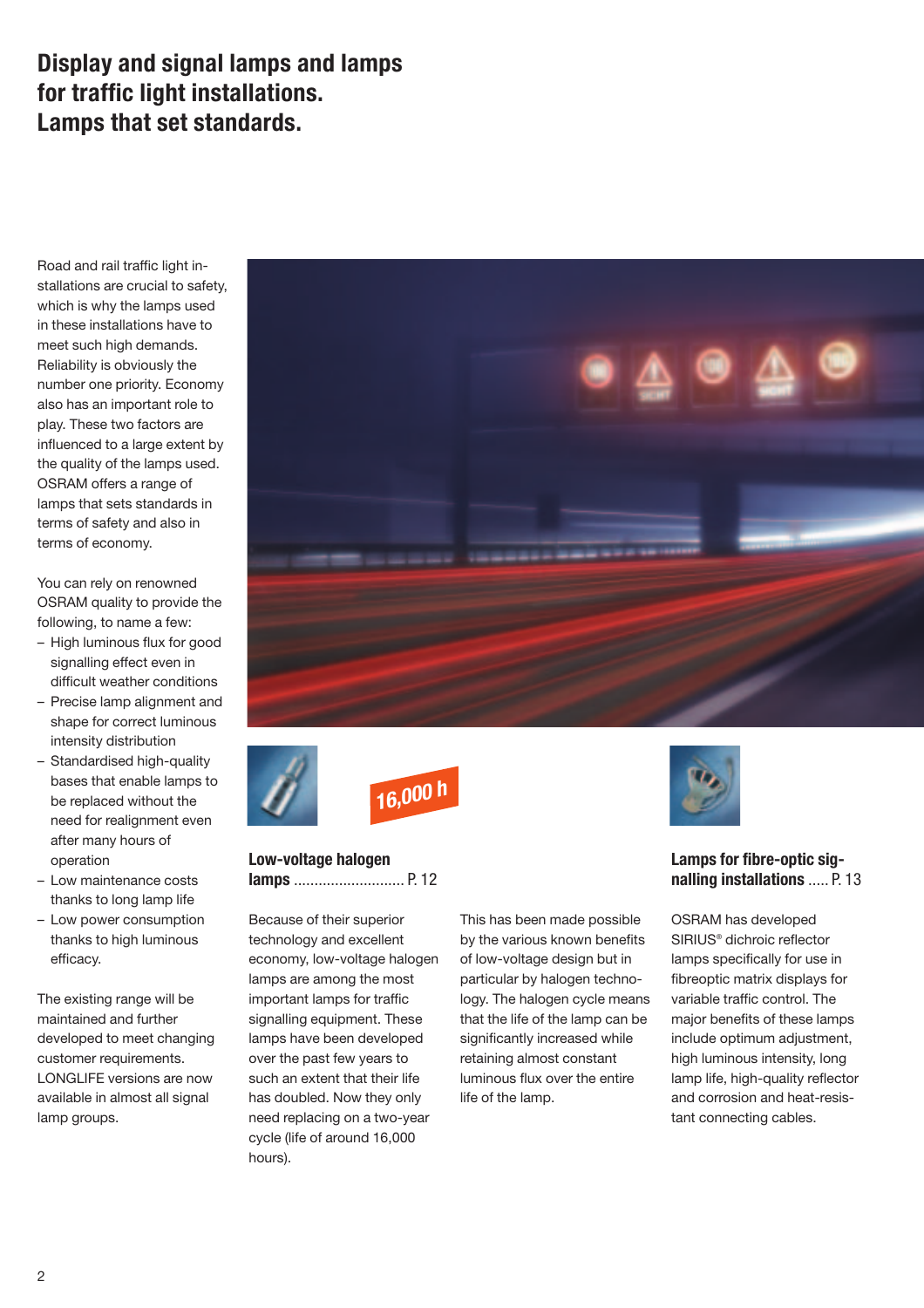



#### **Low-voltage overpressure lamps** ...................... P. 14/18

10V technology has become the established technology in modern traffic light installations, and for good reason. Low-voltage overpressure signal lamps have a much higher luminous efficacy than mains voltage signal lamps. This means that low-voltage overpressure lamps with significantly lower wattages can often be used, with a resultant reduction in the power consumption of the signalling equipment. This lamp technology is also used in rail traffic light installations (see p. 18). Existing 230V signal installations can be converted to 10V systems by replacing the lamp and the reflector and installing a transformer. OSRAM has also developed LONGLIFE versions of low-voltage overpressure lamps. By using the new LONGLIFE low-voltage overpressure lamps it is possible to extend the maintenance cycle to a maximum of one year.



#### **Signal lamps for mains voltage** ......................... P. 16

Most traffic light installations throughout Europe are still operated on mains voltage. OSRAM has therefore developed the tried and trusted standard and krypton signal lamps into LONGLIFE signal lamps. These can be used as direct replacements for existing standard and krypton lamps without having to modify the installations in any way. Maintenance cycles are considerably extended as a result. Depending on the

installation, maintenance cycles of up to eight months are possible, which help enormously in reducing maintenance costs.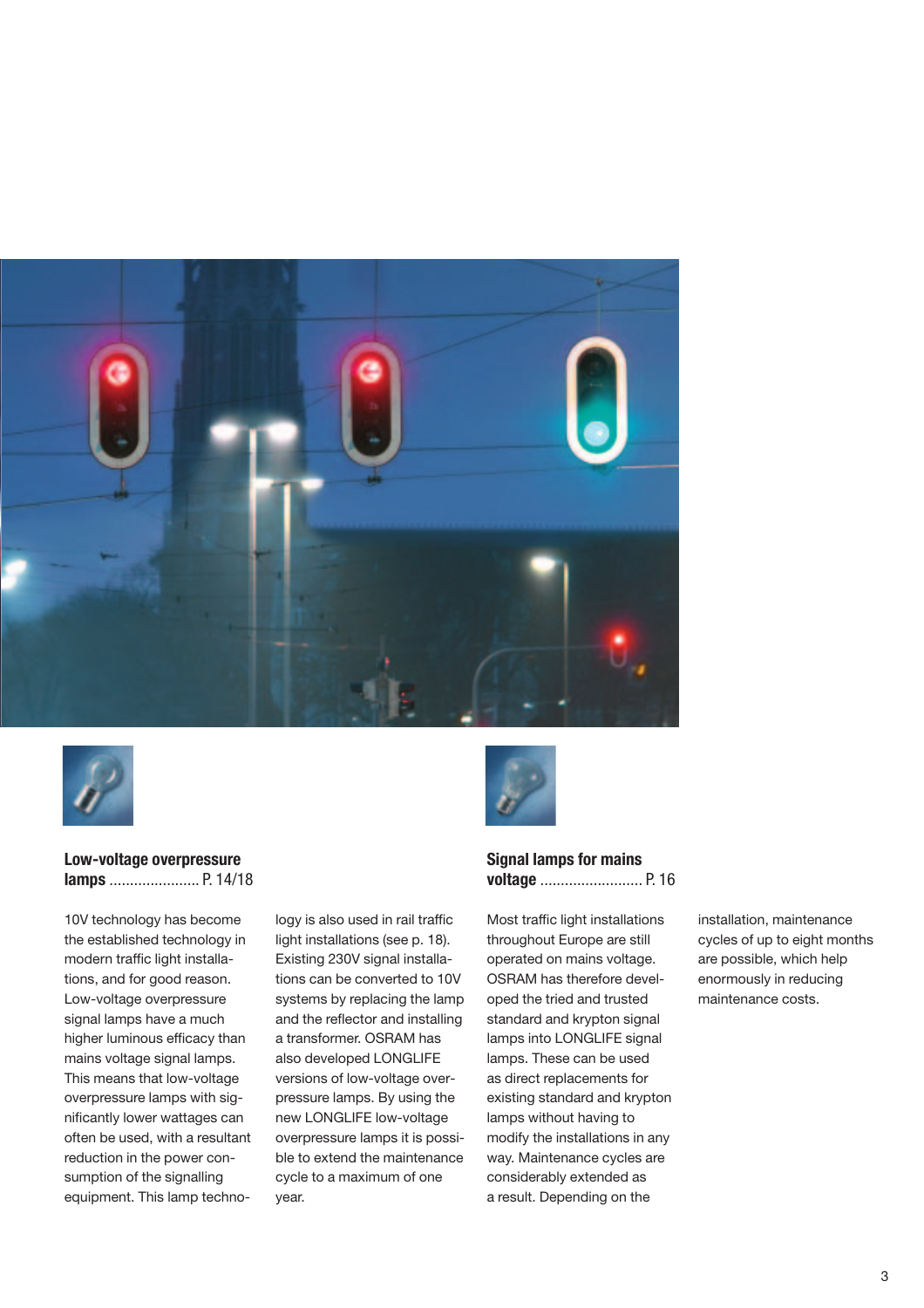OSRAM signal lamps for road and rail traffic light installations are precision lamps which are manufactured in large numbers. A comprehensive range of quality assurance measures during manufacture ensures that these lamps are of consistently high quality.

Users are interested only in the period of time in which the lamps can be used economically. In other words they are looking for the maximum possible time in which the inevitable early failures remain below a certain threshold. This period of time differs from one type of lamp to another and is defined as the individual lamp life:

**Individual lamp life:** The time during which a lamp remains functional when tested under standard operating conditions (see DIN 49842 Part 3).

**Individual lamp life up to a failure rate of x%:** The period of time during which x% of the lamps reach the end of their individual lamp life (see [1] in the graph).

Example: In the case of LONGLIFE mains voltage signal lamps, the failure rate in the first 5,500 hours of operation is no more than 2%.





**Average lamp life:** This is the arithmetic average of all individual lamp lives of a number of lamps tested under standard operating conditions (see [2] in the graph).

Example: In the case of LONGLIFE mains voltage signal lamps, the failure rate in the first 14,000 hours of operation is no more than 50%.

In most cases it is uneconomical to exploit the full average lamp life since individual replacement costs are often out of proportion to lamp costs.

#### **OSRAM builds on quality**

The technical conditions of supply specified for the individual lamp categories contain additional technical information on limit values, test conditions and references to the "Acceptable Quality Levels (AQL values)" based on the rules of statistical quality control and in accordance with the guidelines of the Deutsche Gesellschaft für Qualität e. V. (German Quality Society) (DGQ). The technical conditions of supply are available from OSRAM on request. The entire manufacturing process at OSRAM is accompanied by a comprehensive system of tests and inspections. Quality assurance begins at the development stage and with the purchase of raw materials and continues through all stages of production up to final inspection and dispatch to the customer. OSRAM develops and manufactures in compliance with the requirements of the ISO 9001 standard.

For signal lamps for road traffic light installations, our warranty conditions are based on the DIN 49842 standard, Parts 1 to 3.

All the values listed are rated values. The lamps must be installed only in the burning positions specified. Any other burning positions will lead to premature failure of the lamps.

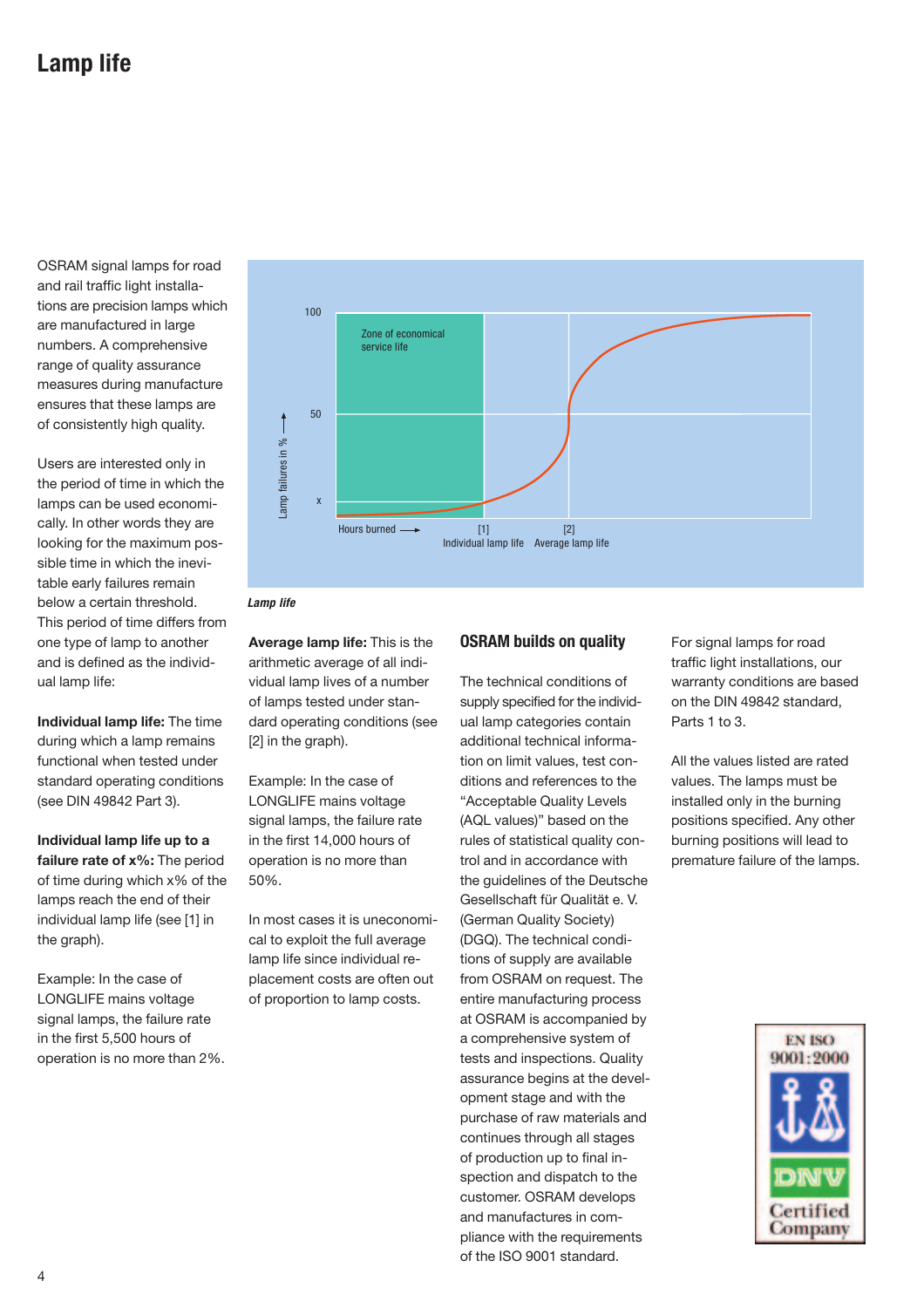### **Operational characteristics at undervoltage**



*Fig. 1: Operational characteristics of gas-filled lamps*



*Fig. 2: Operational characteristics of halogen lamps (referred to Lmax* ≤ *1,000 h)*

*The graphs show average values for a large number of lamp types and cannot therefore be linked to any particular type or any individual lamp.*

When an incandescent lamp is operated at voltages within a given range the characteristics of the lamp will change exponentially compared with its characteristics at rated voltage. The relative changes for gas filled incandescent lamps as the operating voltage deviate from the rated voltage are shown for the following characteristics (Fig. 1):

- Luminous flux Ø
- Luminous efficacy n
- Electrical power P
- Lamp current l
- Colour temperature T<sub>f</sub>, T<sub>n</sub>
- Lamp life L

Note that the lamps become less and less economical as the voltage drops. The relationship between power consumed and luminous flux produced gets progressively worse.

The theoretical average lamp life is of no significance in actual practice. Because of the changes that take place within the lamp due to the physical processes involved, especially in the filament wire, any theoretical increase in lamp life cannot be achieved in practice. In particular, the proportion of early failures is not reduced by any significant amount.

The tungsten halogen cycle is such that it operates most effectively at rated voltage. For this reason, the expected increase in lamp life in the range between 90 and 95% of rated voltage is not as high as with standard incandescent lamps (low-voltage overpressure) (Fig. 2).

#### **Changes to the lamp data due to undervoltage**

|                              | <b>Rated dat</b> |
|------------------------------|------------------|
| Voltage (V)                  | 24               |
| Current input (mA)           | 27               |
| Wattage (W)                  |                  |
| Luminous flux (Im)           | 43               |
| Theor. average lamp life (h) | 8,00             |

| onangoo to the lamp data due to ander rollage |                   |        |             |        |              |
|-----------------------------------------------|-------------------|--------|-------------|--------|--------------|
|                                               | <b>Rated data</b> |        |             |        | Undervoltage |
| Voltage (V)                                   | 240               | 230    | $(-4.2%)$   | 220    | $(-8.3%)$    |
| Current input (mA)                            | 270               | 265    | $(-1.9%$    | 255    | $(-5.6%)$    |
| Wattage (W)                                   | 65                | 61     | $(-6.2%)$   | 56     | $(-13.8%)$   |
| Luminous flux (Im)                            | 430               | 357    | $(-17.0\%)$ | 292    | $(-32.0\%)$  |
| Theor. average lamp life (h)                  | 8.000             | 15.760 | $(+97.0\%)$ | 30.400 | $(+280.0\%)$ |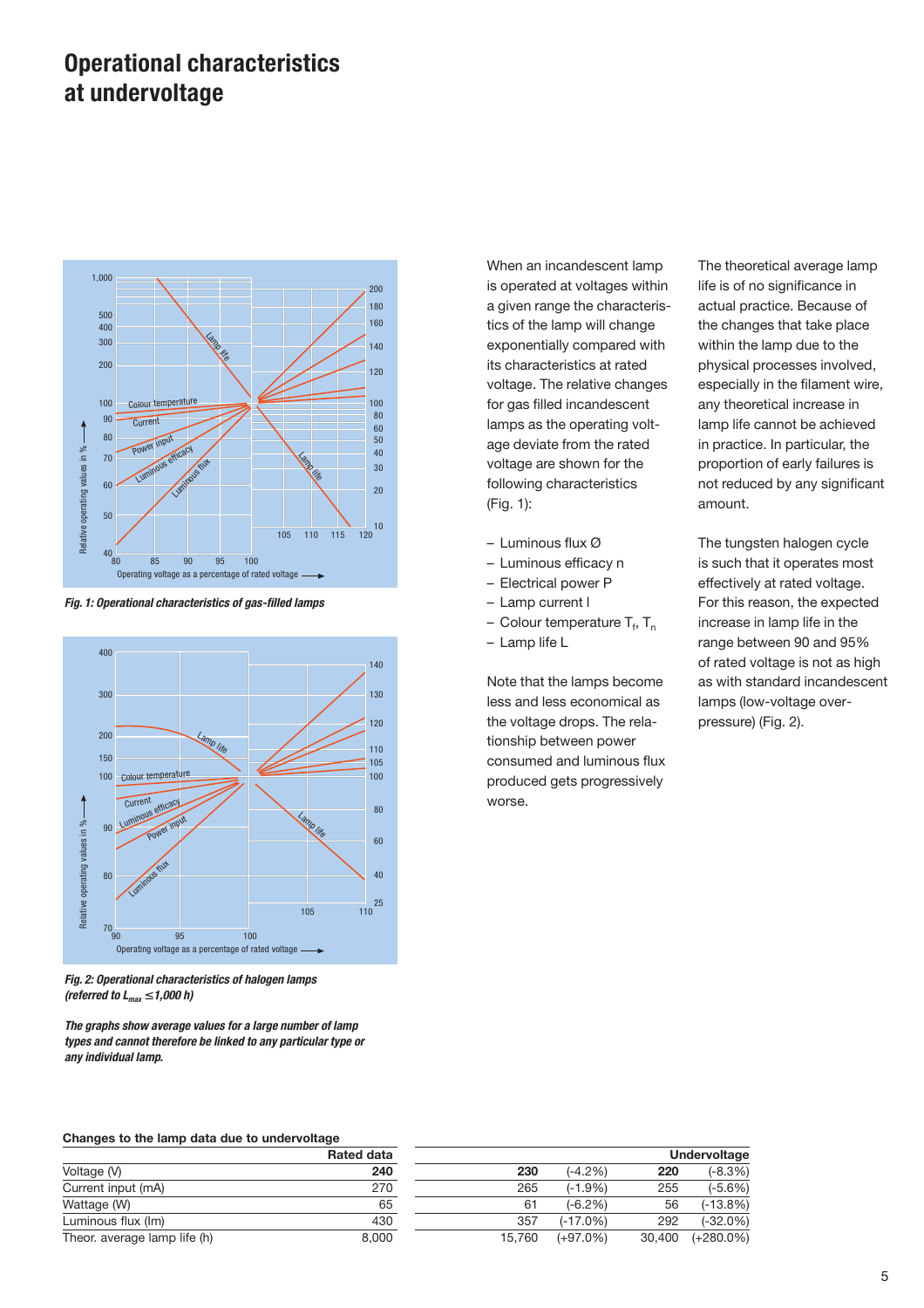### **Economy: Reduction in operating costs in actual applications**

With its extensive product range, OSRAM offers many different ways of reducing the operating costs of signalling installations. In particular, considerable reductions in operating costs can be achieved by using low-voltage halogen lamps.

The elements that make up operating costs for signalling installations are shown in Table 1.

Existing mains voltage signal installations can be converted to low-voltage systems by replacing the lamps and reflectors and installing a transformer. Using low-voltage halogen lamps instead of standard mains voltage signal lamps can reduce operating costs by up to 80%  $(= 114,000 €).$ 

| Operating costs <sup><math>\theta</math></sup> = Energy costs + lamp costs + replacement costs |                 |                                                                                            |
|------------------------------------------------------------------------------------------------|-----------------|--------------------------------------------------------------------------------------------|
|                                                                                                |                 | Energy costs = $(BD * LZ/3 * P * Sp)/1,000 BD = Hours burned (16,000 hours = life of the)$ |
|                                                                                                |                 | halogen LV lamp)                                                                           |
|                                                                                                |                 | $Lz =$ Number of lamps installed $(1,008)$                                                 |
|                                                                                                |                 | $Lz/3$ = Only 1/3 of the lamps burn in the signal                                          |
|                                                                                                | P               | $=$ Power input of the lamp in W                                                           |
|                                                                                                | Sp <sub>1</sub> | = Electricity price ( $\in$ 0.125/kWh)                                                     |
| Lamp costs = $Lp * Lz * Wz$                                                                    | Lp              | $=$ Lamp price                                                                             |
|                                                                                                | Wz i            | $=$ Number of lamp replacements within 16,000 hours                                        |
| Replacement costs = $Az * Wz * Wk$                                                             | Az i            | $=$ Number of installations $=$ (for 12 signal lamps                                       |
|                                                                                                |                 | per installation = $84$ installations)                                                     |
|                                                                                                |                 | Wk = Replacement costs (200 $\in$ per installation and<br>replacement)                     |

*Table 1*

*Changing from standard mains voltage lamps to mains voltage krypton LONGLIFE lamps can lead to savings of up to 57,000* €*!*





1



90,000 88,502 € 80,000 70,000 60,000 47,725 € 46% savings 50,000 compared with LV Standard 40,000 30,000 € 25,744 € Operating costs in 71% savings 20,000 compared with LV Standard 10,000  $\overline{0}$  $\overline{0}$ 4,000 8,000 16,000 12,000 Hours burned Low-voltage SIG 1238 (10/30W) - 11 Low-voltage LONGLIFE SIG 1238LL (10V/30W) Low-voltage halogen SIG 64033 (10V/30W)

1) Other costs such as the purchase cost of the installation, cleaning costs, etc. have not been included! Values in brackets form the basis for the sample calculation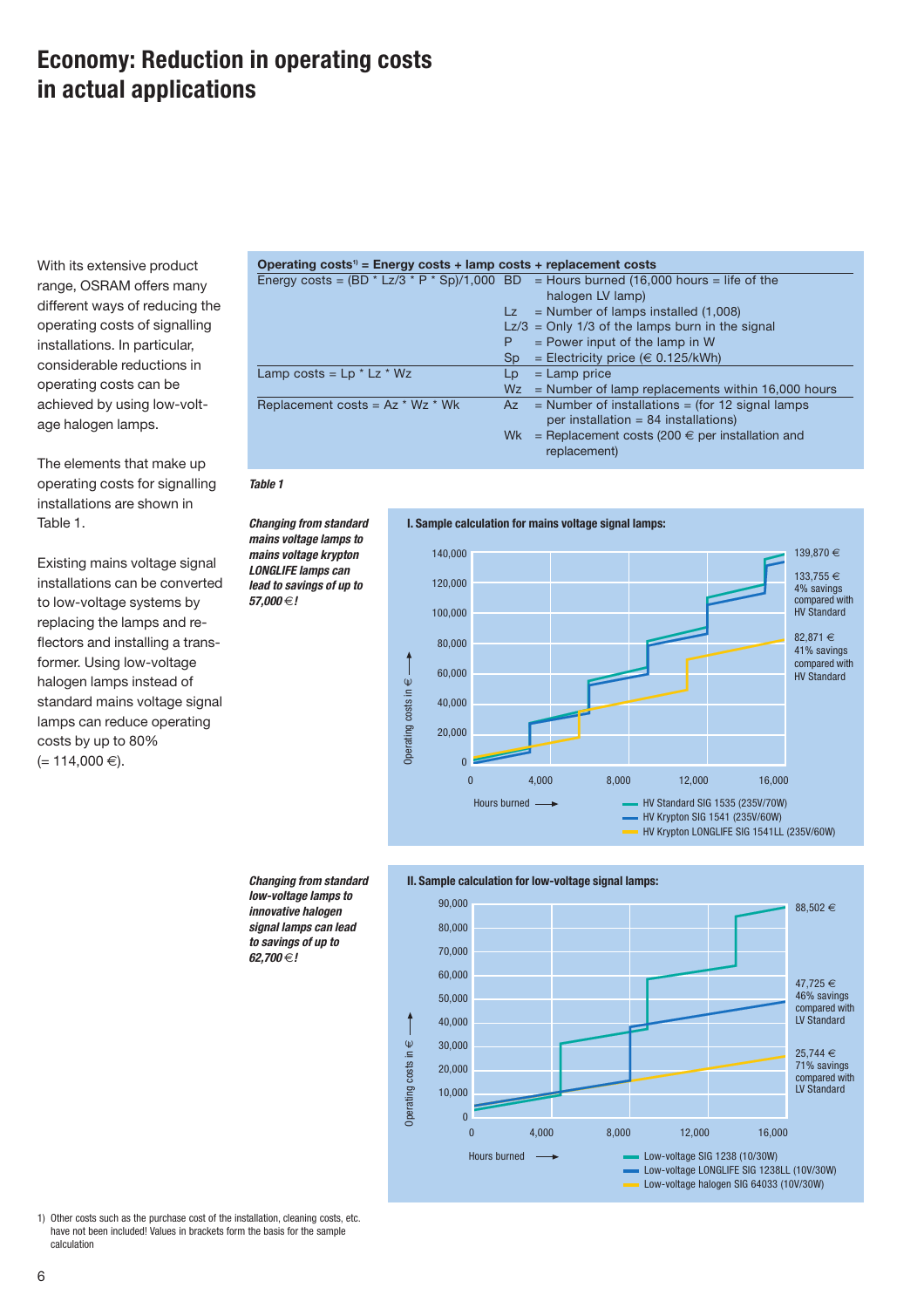### **Advantages of different signal lamp technologies over standard mains voltage lamps**

| <b>Mains voltage technology</b>                                                                      | <b>Advantages</b>                                                                                                                                                                                                                                                                                            |
|------------------------------------------------------------------------------------------------------|--------------------------------------------------------------------------------------------------------------------------------------------------------------------------------------------------------------------------------------------------------------------------------------------------------------|
| Mains voltage krypton lamps:                                                                         |                                                                                                                                                                                                                                                                                                              |
|                                                                                                      | - Unchanged LCL <sup>1)</sup><br>No modifications needed to the installation<br>- Krypton filler<br>· High luminous efficacy<br>· Impressive economy through energy savings<br>· Long lamp life<br>Narrow filament cradle diameter<br>· Up to 24% more light                                                 |
| Low-voltage technology                                                                               | <b>Advantages</b>                                                                                                                                                                                                                                                                                            |
| 10V overpressure lamp                                                                                |                                                                                                                                                                                                                                                                                                              |
| Mains voltage transmitter needs upgrading.<br>Replacement of the lamp $+$ reflector $+$ transformer. | - Compact filament<br>· High optical efficiency<br>- Inert filler gas at overpressure<br>· High luminous flux<br>· High luminous efficacy<br>· Impressive economy through energy savings<br>· Impressive economy through long lamp life<br>Thick filament wire<br>· High resistance to shocks and vibrations |
| 10V halogen lamp                                                                                     |                                                                                                                                                                                                                                                                                                              |
| Mains voltage transmitter needs upgrading.<br>Replacement of the lamp $+$ reflector $+$ transformer. | In addition to the advantages of the overpressure lamp because of:<br>- The halogen additive<br>· Even higher luminous flux<br>· Virtually constant luminous flux throughout the life of the lamp<br>· Extremely long lamp life                                                                              |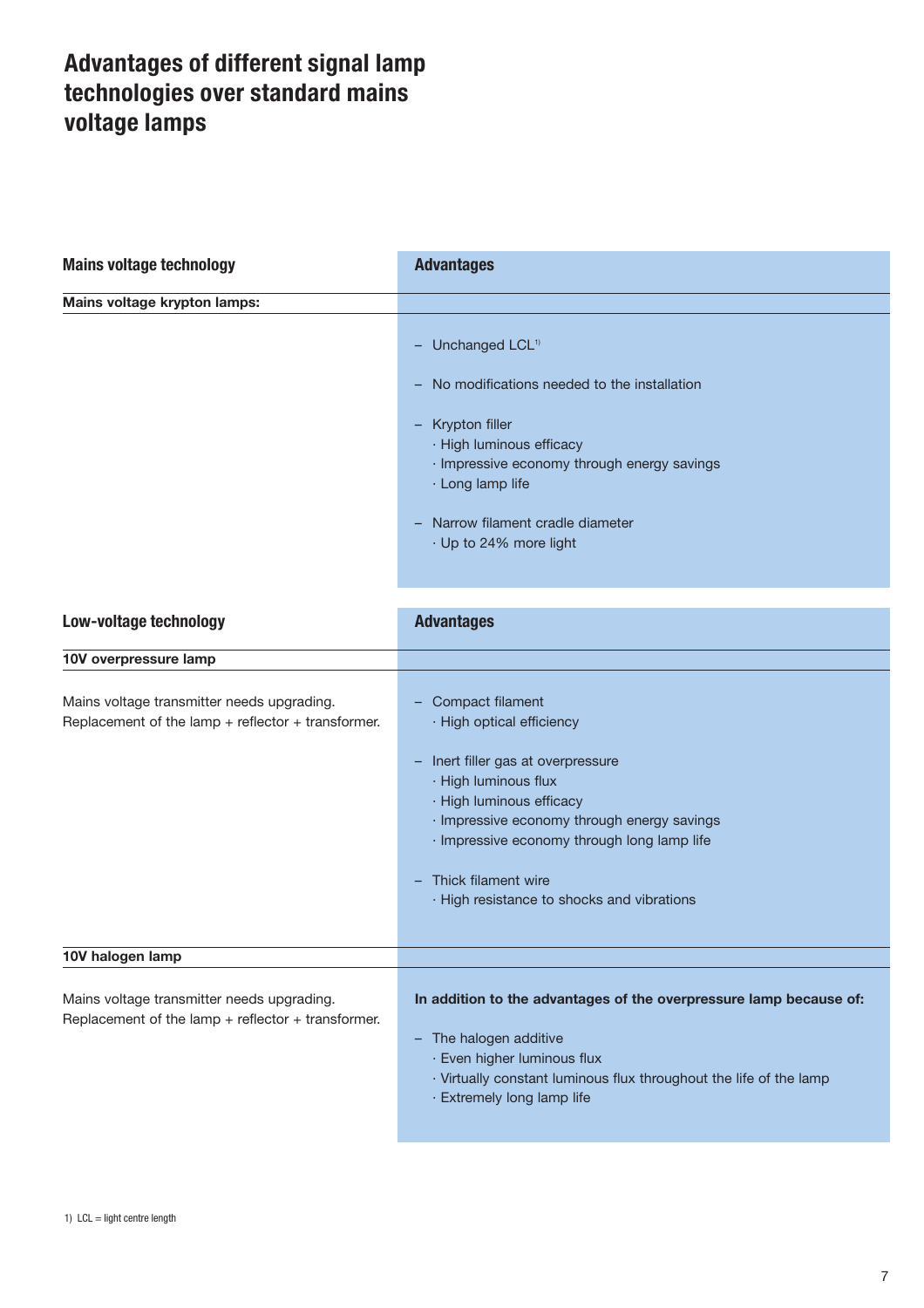### **Loss of luminous intensity due to soiling**

Soiling of the internal and external surfaces of the signalling optics is a major contributor to the loss of luminous intensity. Measurements have been taken on signalling equipment over a long period of time. The diagrams below show the luminous intensity distributions as an average of all the measurements.

In this connection, note also the following from DIN 67527 Part 1 Section 6 – Maintenance: "Cleaning and maintenance should be carried out at intervals so that the minimum values\* indicated in DIN EN 12368:2000-03, Table 1 are not undershot by more than 20%. As a general rule, it is more economical to carry out maintenance work at fixed intervals when all the lamps can be replaced and the signal lights cleaned." \* (for the luminous intensity)







*Effect of soiling and bulb blackening on the signal luminous intensity of a low-voltage lamp*

*Effect of soiling and bulb blackening on the signal luminous intensity of a mains voltage lamp*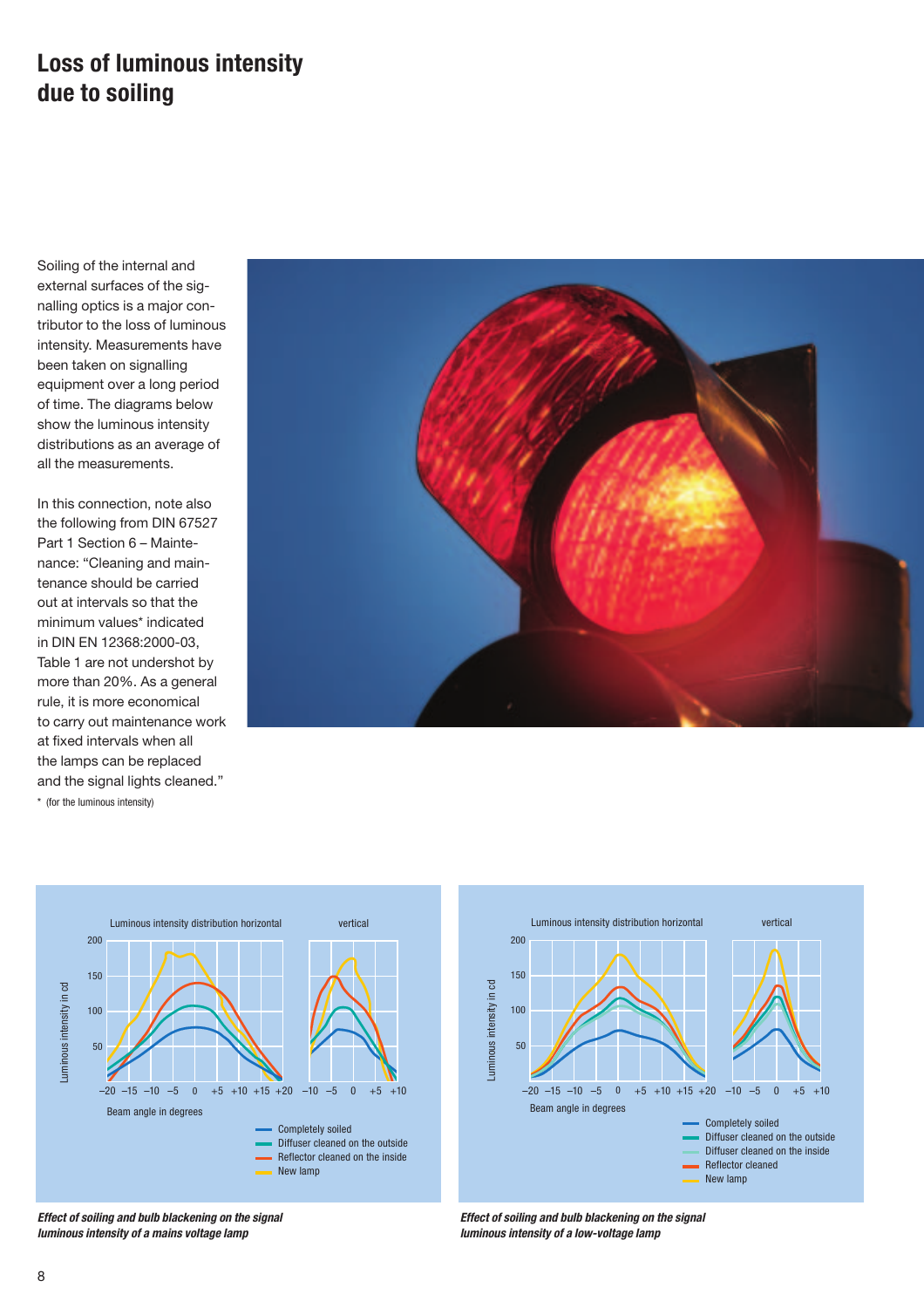### **Lamp technology: Loss of luminous flux due to bulb blackening**

To achieve a high level of optical efficiency (luminous efficacy) from an incandescent lamp the filament temperature has to be as high as possible. There are, however, limits to the extent to which the filament temperature can be raised as the rate at which tungsten vaporises increases rapidly as the temperature rises. The life of incandescent lamps is therefore reduced considerably as the filament temperature rises. What's more, the vaporised tungsten atoms condense on the lamp bulb, which produces a black deposit. This in turn results in loss of light due to absorption (Fig. 1). Ultimately, this means that the lamp has to be replaced in order to comply with the minimum values for luminous intensity.

Compared with a vacuum lamp (e. g. HV Standard) the vaporisation rate and therefore bulb blackening can be greatly reduced by adding an inert gas (N2, Ar, Kr, Xe). As a result of adding inert gas and the associated option of varying the filler pressure, the filament temperature can be increased, which in turn increases the luminous efficacy. With mains voltage krypton lamps, optical efficiency can therefore be raised by as much as 60% compared with standard mains voltage lamps.

On the other hand, there is also the possibility of keeping the filament temperature the same and using inert gases to prolong the life of the lamps. The possible increases in lamp life depend to a large extent on the inert gas used (Fig. 2). The most effective inert gases are very expensive however, so for reasons of economy there is no point in using these gases for large bulb volumes and high filler pressures.

Bulb blackening was only effectively prevented with the development of the halogen cycle (Fig. 3). The halogen cycle has reduced loss of luminous flux over the life of the lamp to such an extent that signal lamps with very long lives can now be produced (Fig. 4). It has also enabled lamps with very compact bulb dimensions to be developed. These small bulb volumes make it economically viable to use expensive inert gases such as krypton and xenon at high filler pressures. This considerably reduces the vaporisation rate of tungsten, which in turn prolongs the life of the lamps compared with conventional low-voltage lamps.





*Fig. 1: Vacuum lamps with tungsten vaporisation rate*







Inert gases:  $N_2$ , Ar, Kr, Xe Filler pressure: 1 to 15 bar Halogen concentration: 30 to 1,000 ppm Bulb volume: 0.30 to 2,000 cm Bulb temperature: 100 to 1,000°C

#### ° Halogen atoms

- Inert gas atoms
- 

*Fig. 3: Halogen lamp with halogen cycle*



*Fig. 4: Residual luminous flux for different signal lamps (HV/NV/HAL)*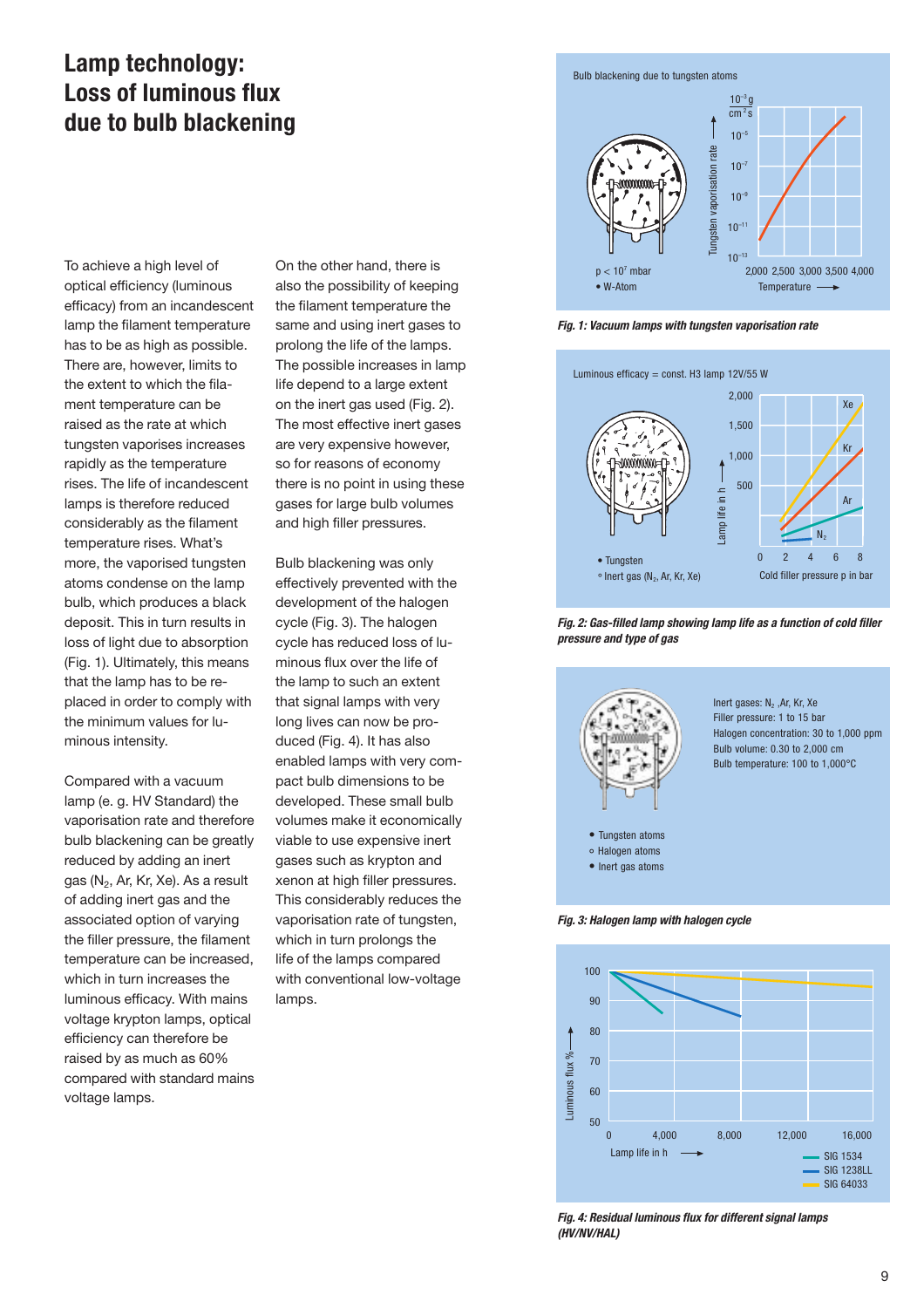### **The most important DIN standards**

#### **DIN-compliant operation**

There is no disputing that signalling installations that do not function properly constitute a real danger. Local authorities are under enormous financial pressure to make savings wherever they can. There is therefore a risk that maintenance intervals for traffic lights will be extended beyond the values prescribed in the relevant standards.

The technical aspects and the resultant problems are often underestimated, particularly the consequences of more stringent product liability and the duty of care towards road users. There is a risk of personal liability if signalling installations are not operated in accordance with the relevant standards or if signal lamps that do not comply with these standards are used.

Although DIN standards are not laws of a binding character for the actual design of the signalling installations, they do define the current product specifications and are used by courts of law to establish the appropriate safety levels for road users and therefore the nature of the liability.

The most important information and data for road traffic light installations and associated lamps are summarised in the following standards:





### **DIN 49842 "Lamps for road traffic signals"**

Part 1: Extra-low-voltage lamps for fixed signal lights; definition of technical design, and photometric data for lowvoltage signal lamps.

Part 2: High-voltage lamps; definition of technical design, and photometric data for highvoltage signal lamps.

Part 3: Requirements and testing; definition of requirements and test criteria.



#### **DIN 67527 Part 1 "Photometric properties of traffic signal lights"**

Part 1: Fixed road traffic signal lights. Definition of optical requirements (including maintenance threshold).

#### **DIN 12368 "Signal lights"**

Definition of technical requirements of signal lights and their testing.

#### **DIN/VDE 0832 "Road traffic signalling installations"**

This contains the requirements for maintenance work.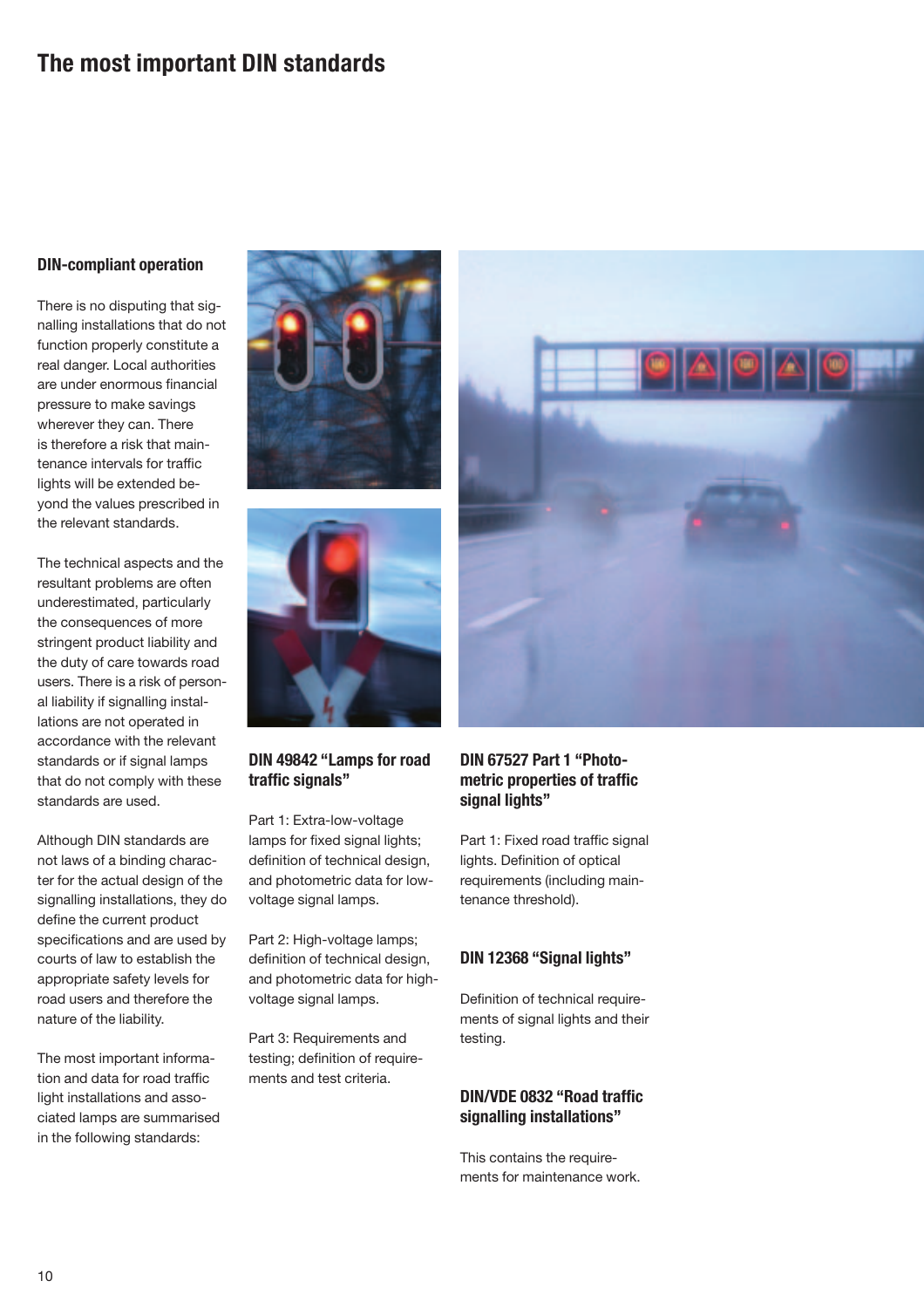### **The most important photometric concepts**

Like any branch of science or technology, lighting has its own technical terms and standardized units of measurement for evaluating lamps and luminaires. The most important of these are briefly described here.

#### **Luminous flux**

Luminous flux indicates how much light a lamp emits in all directions. Unit of measurement: Lumen (lm).

#### **Luminous efficacy**

Luminous efficacy defines the efficiency with which electric power is converted into visible light, in other words how many lumens the lamp produces from each watt of electrical power it consumes. Unit of measurement: Lumen per watt (lm/W).

| Luminous efficacy ( $\text{Im}/\text{W}$ ) = | Generated luminous flux [lm]  |
|----------------------------------------------|-------------------------------|
|                                              | Electrical power consumed (W) |

#### **Luminous intensity**

Luminous intensity defines the amount of luminous flux emitted by a lamp or luminaire per solid angle ω (Greek: omega) in a particular direction. Unit of measurement: Candela (cd).

By making the solid angle smaller and smaller, we eventually obtain the luminous intensity in one direction of emission.

Luminous intensity  $(cd) =$ 

Solid angle ω

Luminous flux in solid angle (lm)

#### **Polar diagrams**

The luminous intensity values of a lamp or luminaire in various directions are plotted in polar diagrams. The length of the arrow between the lamp or luminaire and the curve is a measure of the luminous intensity in that particular direction.



*Luminous flux*



*Luminous efficacy*



*Luminous intensity*



*Polar diagram*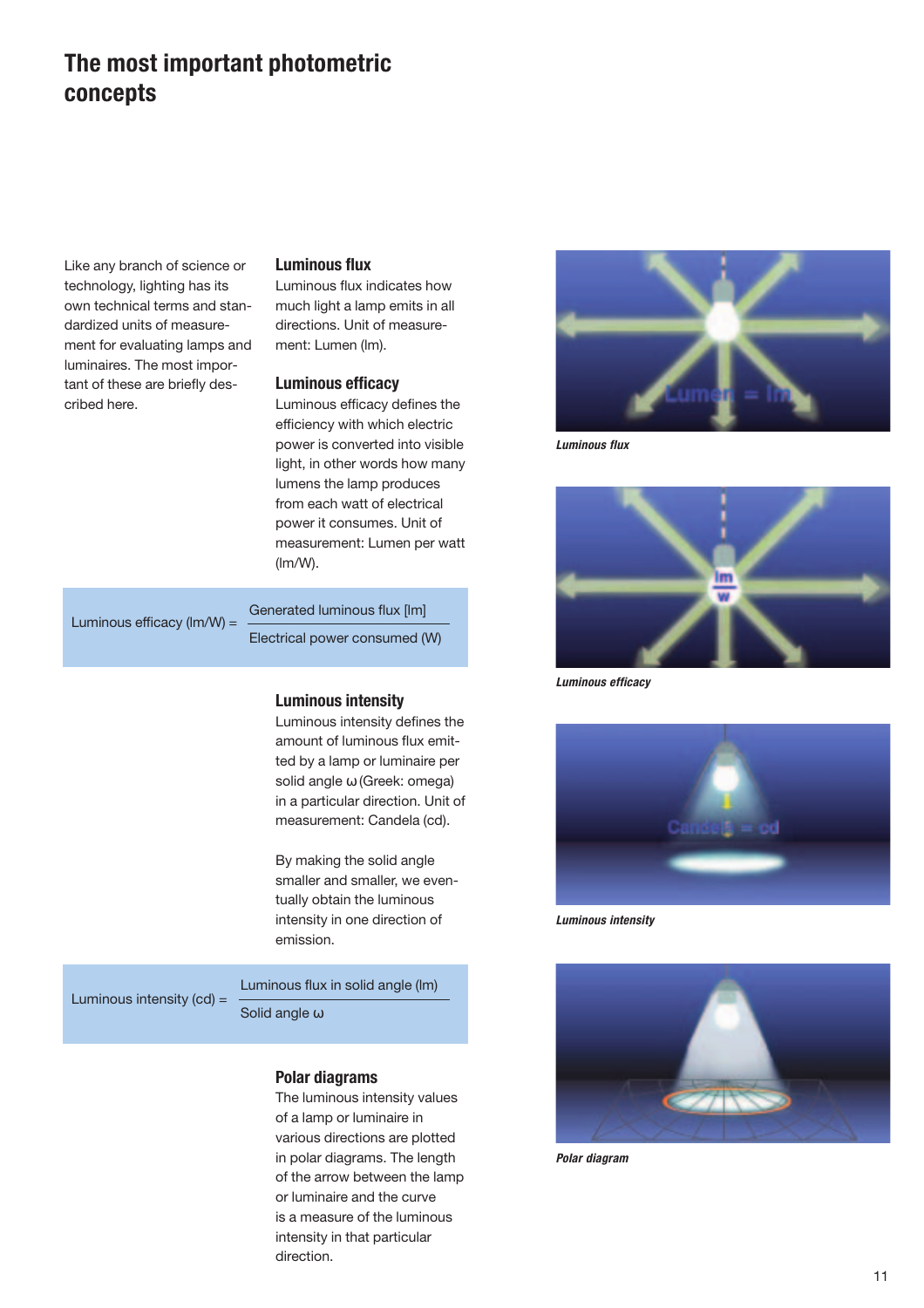| Lamps for road traffic<br>signalling equipment |                       | Optimum lamp life.<br>These 10V halogen<br>signal lamps offer a<br>2-year replacement<br>cycle |                |       |                      | JUUUUUU<br>$\Box$ |            | Permitted<br>burning position<br>$S$ 105 <sup>1</sup> |
|------------------------------------------------|-----------------------|------------------------------------------------------------------------------------------------|----------------|-------|----------------------|-------------------|------------|-------------------------------------------------------|
| 16,000 h<br><b>Product reference</b>           | <b>Product number</b> | <b>TEST</b>                                                                                    | W<br><u>Im</u> |       | $\theta$ max<br>[mm] | I max<br>[mm]     | 2)<br>[mm] | No.                                                   |
|                                                |                       | Halogen signal lamps for 10V technology in installations to DIN 67527, Part 1 and DIN EN 12358 |                |       |                      |                   |            |                                                       |
| SIG 64032                                      | 4050300402109         | 10.5                                                                                           | 20<br>270      | BA20s | 12.5                 | 65                | 31         | 40/200                                                |

SIG 64033 4050300**402123** 10.5 30 400 BA20s 12.5 65 31 1 40/200

#### **Halogen signal lamps for 10V technology**

Thanks to continual improvements, low-voltage halogen lamps now offer an excellent set of properties. Superior technology and high production

quality combine to enable the lamps to be replaced on a **two-year cycle** (lamp life of around 16,000 hours) for a maximum premature failure rate of 2%<sup>3</sup>, which saves on maintenance costs. Other benefits include high resistance to shocks and vibrations and a very high luminous efficacy that remains almost constant throughout the life of the lamp as halogen technology prevents the bulb from blackening. Their geometry, luminous flux and electronic data

comply with existing standards (DIN 49842 Parts 1 and 3), which means these lamps can be used in existing installations without the need for upgrades or adjustments.



#### **Low-voltage tungstenhalogen lamps**

The advantages of this series

of lamps are as follows: – Particularly high luminous

flux

– Small dimensions

- Almost point-like light source for optimum focusing
- Virtually constant luminous flux throughout the life of the lamp
- Long lamp life

1) The lamps must be installed only in the burning positions specified. Any other burning positions will lead to premature failure of the lamp. The abbreviations indicate the main burning position and the permitted angle in degrees. Main burning positions:  $s =$  standing (vertical), base down

2) LCL = light centre length (distance from the coil to top of base)

- 3) The premature failure rate is restricted to cases that are due to lamp faults and not to external influences
- 4) Particularly suitable for use in fibre-optic traffic signals
- 5) Supplied on request
- 6) Lamps with transverse filaments should only be inclined perpendicular to the filament plane

Average lamp life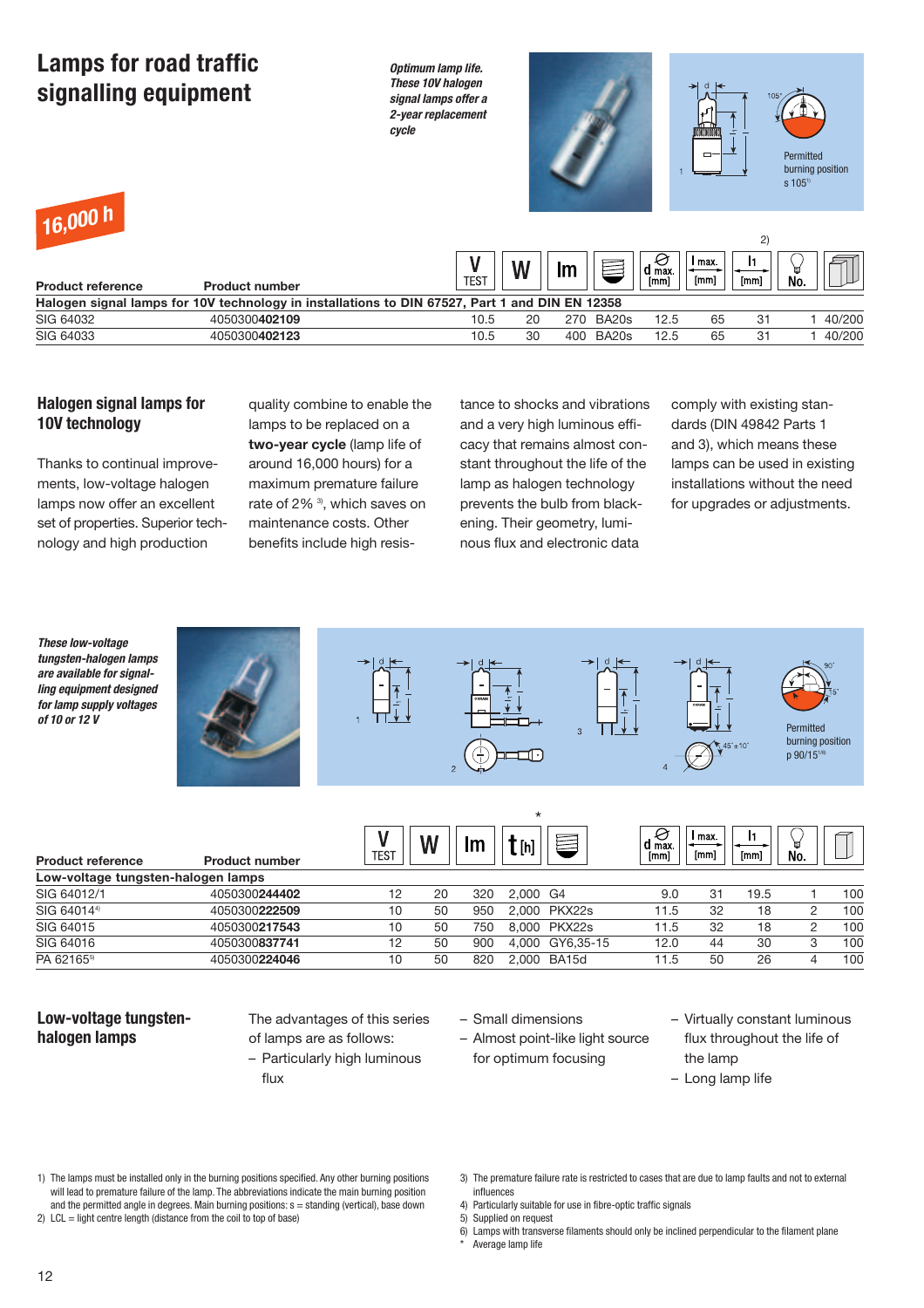

|                           |                                                                                |             |      | 4)  | $\star$ |                   |                     |                        |                |      |       |          |    |
|---------------------------|--------------------------------------------------------------------------------|-------------|------|-----|---------|-------------------|---------------------|------------------------|----------------|------|-------|----------|----|
| <b>Product reference</b>  | <b>Product number</b>                                                          | <b>TEST</b> | W    | Im  | [h]     | $\Box$            | ⊖<br>d max.<br>[mm] | €<br> d1 max.l<br>[mm] | I max.<br>[mm] | ↽    | l-f-i | ⊌<br>No. |    |
|                           | Low-voltage tungsten-halogen lamps with SIRIUS <sup>®</sup> dichroic reflector |             |      |     |         |                   |                     |                        |                |      |       |          |    |
| SIG 64004                 | 4050300245225                                                                  | 10          | 50 W | 350 | 2.000   | K <sub>23</sub> d | 49.7                | 24.5                   | 46.5           | 10.2 | 42    |          | 10 |
| SIG 64005                 | 4050300282060                                                                  | 10          | 50 W | 250 | 6.000   | K <sub>23</sub> d | 49.7                | 24.5                   | 46.5           | 10.2 | 42    |          | 10 |
| SIG 64009 <sup>2)</sup>   | 4050300510309                                                                  | 10          | 39 W | 210 | 6.000   | K <sub>23</sub> d | 49.7                | 24.5                   | 46.5           | 10.2 | 42    |          | 10 |
| SIG 64002                 | 4050300246505                                                                  | 12          | 20 W | 120 | 2.000   | K <sub>23</sub> d | 49.7                | 24.5                   | 46.5           | 10.2 | 42    |          | 10 |
| SIG 64002 B <sup>3)</sup> | 4050300324562                                                                  | 12          | .67A | 120 | 2.000   | KX23d             | 49.7                | 24.5                   | 46.5           | 10.2 | 42    | っ        | 10 |

#### **Low-voltage tungstenhalogen lamps with SIRIUS® dichroic reflector**

The major benefits of SIRIUS<sup>®</sup> dichroic reflector lamps include optimum adjustment, high luminous intensity, long lamp life, high-quality reflector and corrosion and heat-resis-

tant connecting cables. The following two wattages are mainly used:

- 50 W for daylight operation, possibly with reduced output at night
- 20 W for tunnels, multistorey car parks and other dark areas, and for railway lighting installations.



#### **Operating instructions**

All halogen signal lamps operate at high temperature and pressure. They may therefore only be operated in signal equipment/luminaires specially designed for the purpose. Make sure that the lamps are protected against moisture during operation and in particular during relamping. When installing a new lamp, handle it by its protective cardboard sleeve.

1) The lamps must be installed only in the burning positions specified. Any other burning positions will lead to premature failure of the lamp. The abbreviations indicate the main burning position and the permitted angle in degrees. Main burning positions: s = standing (vertical), base down

2) Supplied on request 3) For rail signals

4) Measured behind the aperture of 10.2 mm  $\emptyset = W$  fibre bundle

Average lamp life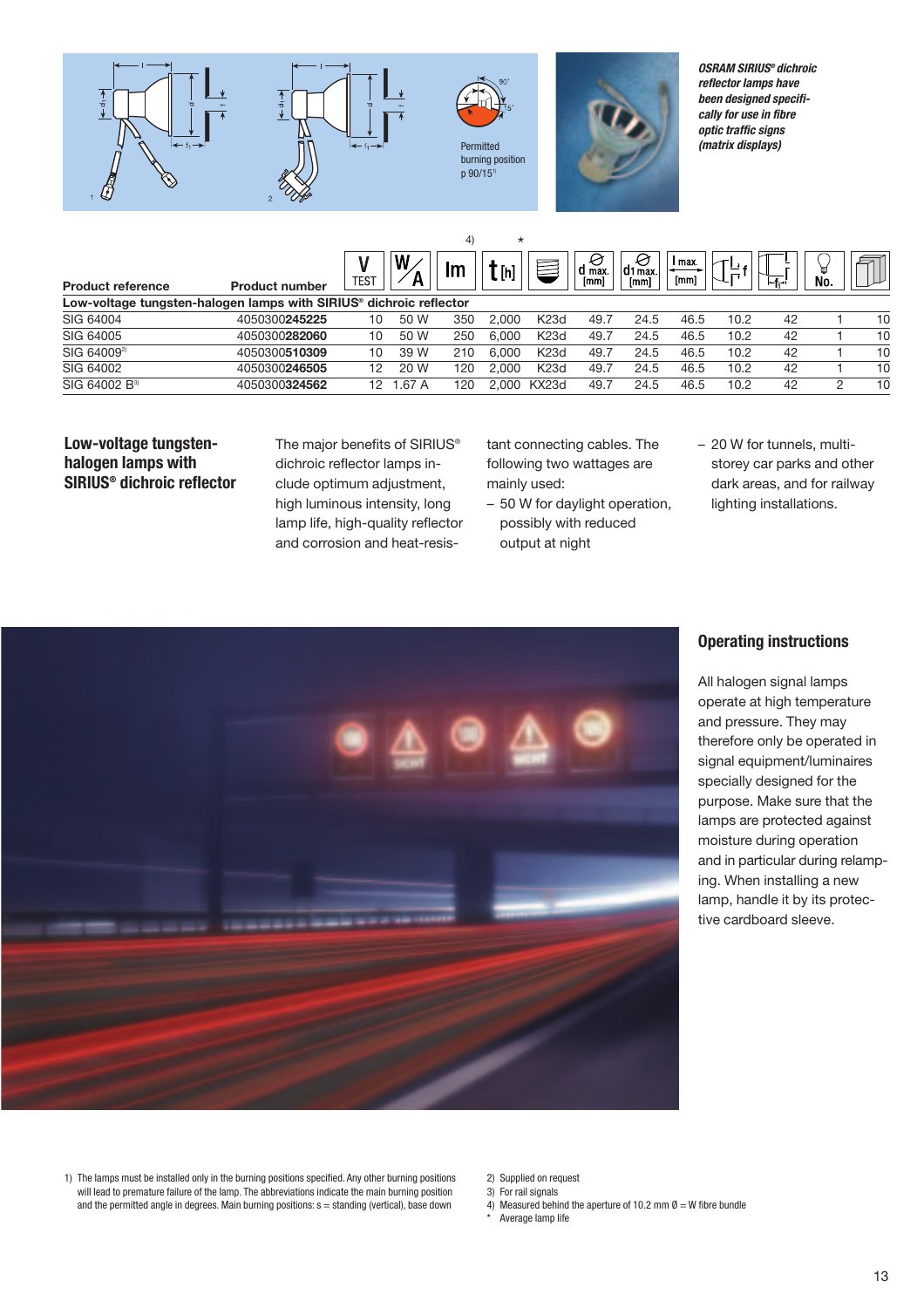### **Lamps for road traffic signalling equipment**

*Compared with highvoltage lamps, lowvoltage overpressure signal lamps have a considerably higher luminous efficacy. This is due to the higher gas pressure and the inert filler gas*



 $\overline{A}$ 

| <b>Product reference</b> | <b>Product number</b>                                                         | <b>TEST</b> | W  | Im  | E     | e<br>max.<br>[mm] | max.<br>[mm] | [mm] | 目<br>No. |
|--------------------------|-------------------------------------------------------------------------------|-------------|----|-----|-------|-------------------|--------------|------|----------|
|                          | Low voltage for 10V technology in installations to DIN 67527, Part 1          |             |    |     |       |                   |              |      |          |
| <b>SIG 1227</b>          | 4050300235028                                                                 | 10.5        | 22 | 270 | BA20s | 36                | 67           | 31   | 1100/200 |
| <b>SIG 1238</b>          | 4050300253091                                                                 | 10.5        | 30 | 400 | BA20s | 36                | 67           | 31   | 1100/200 |
| <b>SIG 1259</b>          | 4050300831770                                                                 | 10.5        | 45 | 600 | BA20s | 36                | 67           | -31  | 100/200  |
|                          | Low voltage LONGLIFE for 10V technology in installations to DIN 67527, Part 1 |             |    |     |       |                   |              |      |          |
| <b>SIG 1227 LL</b>       | 4050300900179                                                                 | 10.5        | 22 | 270 | BA20s | 36                | 67           | -31  | 100/200  |
| <b>SIG 1238 LL</b>       | 4050300790503                                                                 | 10.5        | 30 | 400 | BA20s | 36                | 67           | -31  | 100/200  |

#### **Low-voltage overpressure lamps for 10V systems**

Low-voltage overpressure signal lamps have a much higher luminous efficacy than high-voltage signal lamps. This is due to the higher gas pressure and the inert filler gas. The larger diameter of the tungsten wire of the lowvoltage filament also helps increase efficiency. This means that low-voltage overpressure lamps with significantly lower wattages can often be used, with a resultant reduction in the power consumption of the signalling equipment. The filament wire is more stable than in the HV lamp, which means that resistance to shocks and vibration is particularly high.

The failure rate for standard 10V low-voltage overpressure lamps is less than 2% within the first 4,400 hours of opera $t$ ion<sup>1)</sup>

These benefits can also be put to use in existing 230V signalling installations as it is possible to convert mains voltage installations to 10V technology. The lamp and reflector have to be replaced and a transformer installed.

#### **Low-voltage LONGLIFE lamps for 10V systems**

The old low-voltage signal lamp has now been further developed into a LONGLIFE lamp. With these lamps, a failure rate of 2% is not exceeded in the first 8,000 hours<sup>1)</sup>. With these lamps therefore the maintenance interval may be up to one year (depending on the installation).



*This means that the advantages of low-voltage technology are now available in mains voltage installations*

- 1) The premature failure rate is restricted to cases that are due to lamp faults and not to external influences
- 2) Lamps with transverse filaments should only be inclined perpendicular to the filament plane

4) LCL = light centre length (distance from the coil to top of base)

<sup>3)</sup> The lamps must be installed only in the burning positions specified. Any other burning positions will lead to premature failure of the lamp. The abbreviations indicate the main burning position and the permitted angle in degrees. Main burning positions:  $s =$  standing (vertical), base down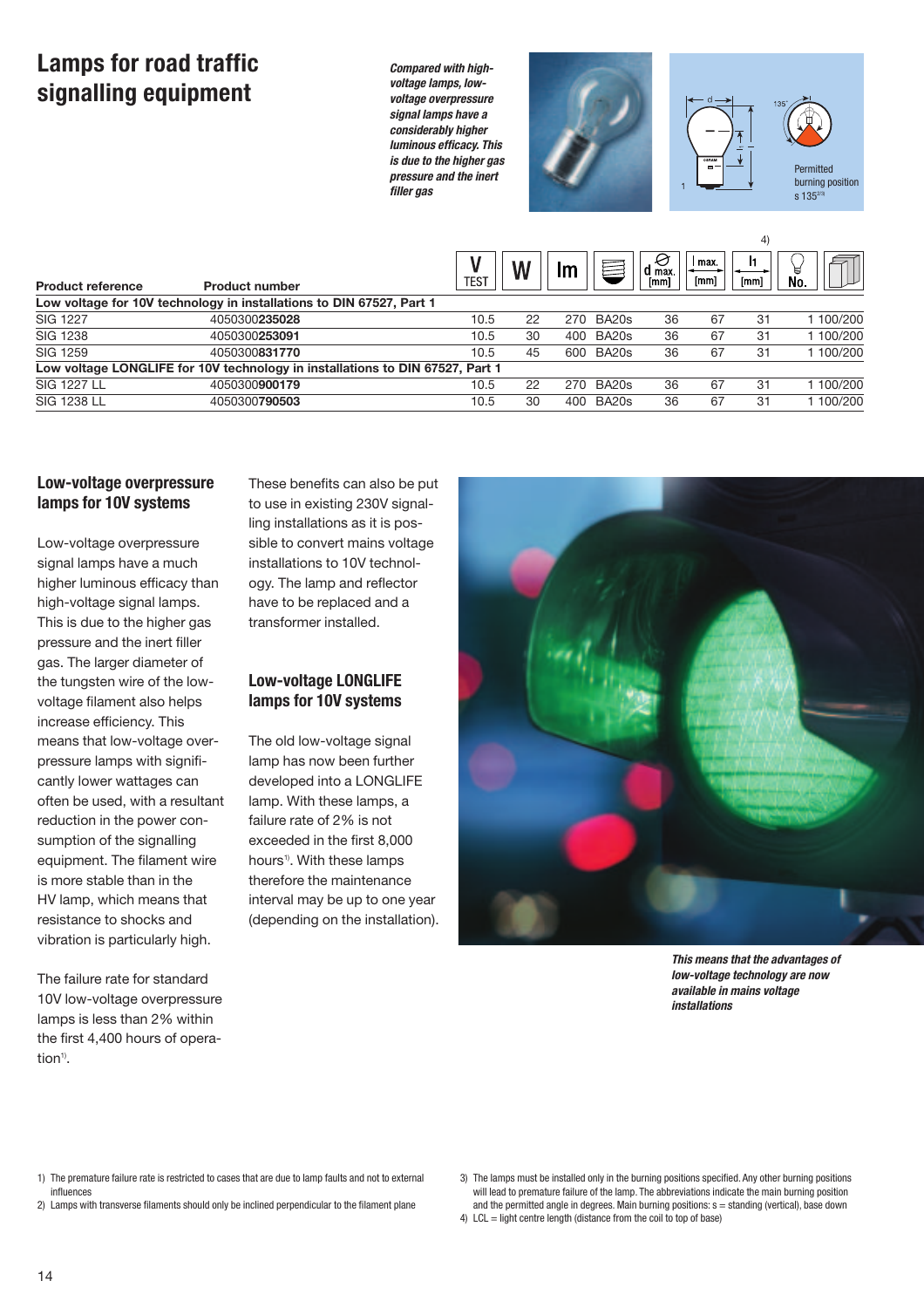

|                          |                                                                   | TES1 | W     | Im  | $\equiv$  | B<br>$d$ max.<br>[mm] | max.<br>[mm] | יד<br>[mm] | 目<br>No. |     |
|--------------------------|-------------------------------------------------------------------|------|-------|-----|-----------|-----------------------|--------------|------------|----------|-----|
| <b>Product reference</b> | <b>Product number</b>                                             |      |       |     |           |                       |              |            |          |     |
|                          | Low-voltage overpressure lamps for 40V systems, single-coil lamps |      |       |     |           |                       |              |            |          |     |
| SIG 1455 Ü               | 4050300832364                                                     | 40   | 25    |     | 250 BA20d | 36                    | 67           | 31         |          | 100 |
| SIG 1462 Ü               | 4050300832326                                                     | 40   | 40    | 500 | BA20d     | 36                    | 67           | 31         |          | 100 |
| SIG 1470 Ü               | 4050300832289                                                     | 40   | 60    | 800 | BA20d     | 36                    | 67           | 31         |          | 100 |
| <b>Dual-coil lamps</b>   |                                                                   |      |       |     |           |                       |              |            |          |     |
| SIG 1456 Ü               | 4050300832340                                                     | 40   | 25/25 |     | 250 BA20d | 36                    | 67           | 31         | 2        | 100 |
| SIG 1463 Ü               | 4050300832302                                                     | 40   | 40/40 | 500 | BA20d     | 36                    | 67           | 31         | 2        | 100 |
| SIG 1471 Ü               | 4050300832265                                                     | 40   | 60/60 | 800 | BA20d     | 36                    | 67           | 31         | 2        | 100 |



*The compact coil ensures a high level of optical efficiency and a high axial luminous intensity; the inert gas filling ensures impressive economy*

#### **Low-voltage overpressure lamps for 40V systems**

 $\overline{A}$ 

The average lamp life is 8,000 hours. The lamps comply with DIN 49842 Parts 1 and 3. The failure rate is less than 2% within the first  $3.000$  hours of operation<sup>1)</sup>. In other words, maintenance intervals will be around four months (depending on the installation).

#### **Dual-coil lamps**

The operational reliability of dual-coil lamps is much higher than that of single-coil lamps. If the main filament fails, it is possible to switch to the secondary filament. Availability of the installation is therefore increased. For safety reasons, however, it is recommended that the lamp be replaced as soon as possible. The dual-coil lamp is used mainly for the red signal.

- 1) The premature failure rate is restricted to cases that are due to lamp faults and not to external influences
- 2) Lamps with transverse filaments should only be inclined perpendicular to the filament plane

4) LCL = light centre length (distance from the coil to top of base)

<sup>3)</sup> The lamps must be installed only in the burning positions specified. Any other burning positions will lead to premature failure of the lamp. The abbreviations indicate the main burning position and the permitted angle in degrees. Main burning positions: s = standing (vertical), base down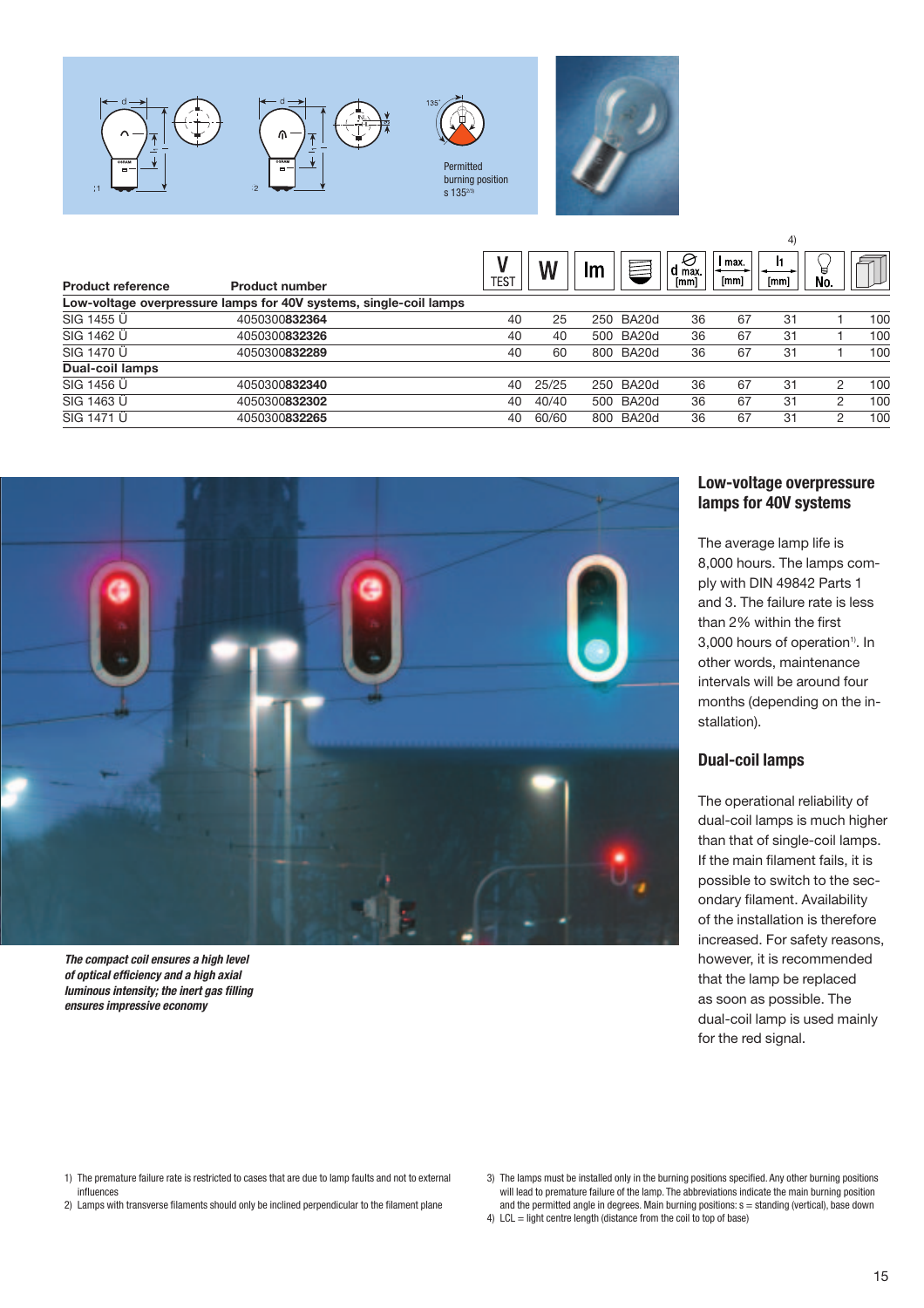## **Lamps for road traffic signalling equipment**



*Mains voltage krypton lamps are used in systems that comply with DIN 67527, Part 1, and EN 12368*

| Product reference | <b>Product number</b>                                        | TEST | M   | Im  |     | $d$ max.<br>[mm] | max.<br>[mm] | [mm] | No. |     |
|-------------------|--------------------------------------------------------------|------|-----|-----|-----|------------------|--------------|------|-----|-----|
|                   | Mains voltage krypton lamps for systems to DIN 67527, Part 1 |      |     |     |     |                  |              |      |     |     |
| <b>SIG 1541</b>   | 4050300405070                                                | 235  | 60  | 420 | E27 | 62               | 91           | 69   |     | 100 |
| <b>SIG 1543</b>   | 4050300032443                                                | 235  | 75  | 600 | E27 | 62               | 91           | 69   |     | 100 |
| SIG 1546          | 4050300222608                                                | 235  | 100 | 840 | E27 | 62               | 101          | 79   |     | 100 |
|                   |                                                              |      |     |     |     |                  |              |      |     |     |

#### **High-voltage krypton lamps**

The majority of road traffic light installations are still operated on a voltage of 220 to 240V. For these systems, special lamps have been developed which meet the high requirements demanded of the signal optics. Mains voltage signal lamps are designed for an average lamp life

of 8,000 hours. However, this is in no way an indication of their useful service life. The yardstick for useful service life is the "individual lamp life" or premature failure rate. In the case of mains voltage signal lamps, the failure rate in the first 3,000 hours of operation is no more than 2%<sup>1)</sup>. In other words, maintenance intervals will be around four months

(depending on the installation). The krypton inert-gas lamps conform to the specifications of DIN 49842, Parts 2 and 3. This means that in modern signal lights the luminous intensity values laid down in DIN 67527 Part 1 and DIN EN 12368 are met.

The advantages of highvoltage krypton lamps are as follows:

- Excellent optical efficiency thanks to a small cradle diameter
- High luminous efficacy from krypton as the filler gas
- High resistance to shock and vibrations thanks to the nine supports for the filament

| <b>Product reference</b> | <b>Product number</b>                                                 | TEST |     | lm  |     | $d$ max.<br>[mm] | l max.<br>[mm] | [mm] | 目<br>No. |     |
|--------------------------|-----------------------------------------------------------------------|------|-----|-----|-----|------------------|----------------|------|----------|-----|
|                          | Mains voltage LONGLIFE krypton lamps for systems to DIN 67527, Part 1 |      |     |     |     |                  |                |      |          |     |
| SIG 1541 LL              | 4050300613642                                                         | 235  | 60  | 380 | E27 | 62               | 91             | 69   |          | 100 |
| <b>SIG 1543 LL</b>       | 4050300613666                                                         | 235  | 75  | 540 | E27 | 62               | 91             | 69   |          | 100 |
| <b>SIG 1546 LL</b>       | 4050300613680                                                         | 235  | 10C | 78C | E27 | 62               | 101            | 79   |          | 100 |

#### **Mains voltage LONGLIFE krypton lamps**

We have managed to improve our tried and trusted mains voltage lamp technology even further. Maintenance cycles are longer with the new

LONGLIFE signal lamps. Depending on the system, these cycles may be up to eight months. Average lamp life is 14,000 hours. Within the first 5,500 hours of operation there will be no more than 2% lamp failures<sup>1)</sup>. The rated luminous

intensities defined in EN 12368 are achieved at all wattage levels. LONGLIFE lamps correspond completely to the successful standard series in their technical design, gas filler, E 27 base and unchanged light centre length.

They can therefore be used in existing mains voltage signals without the need for upgrades or adjustments.

<sup>1)</sup> The premature failure rate is restricted to cases that are due to lamp faults and not to external influences

<sup>2)</sup> The lamps must be installed only in the burning positions specified. Any other burning positions will lead to premature failure of the lamp. The abbreviations indicate the main burning position and the permitted angle in degrees. Main burning positions:  $s =$  standing (vertical), base down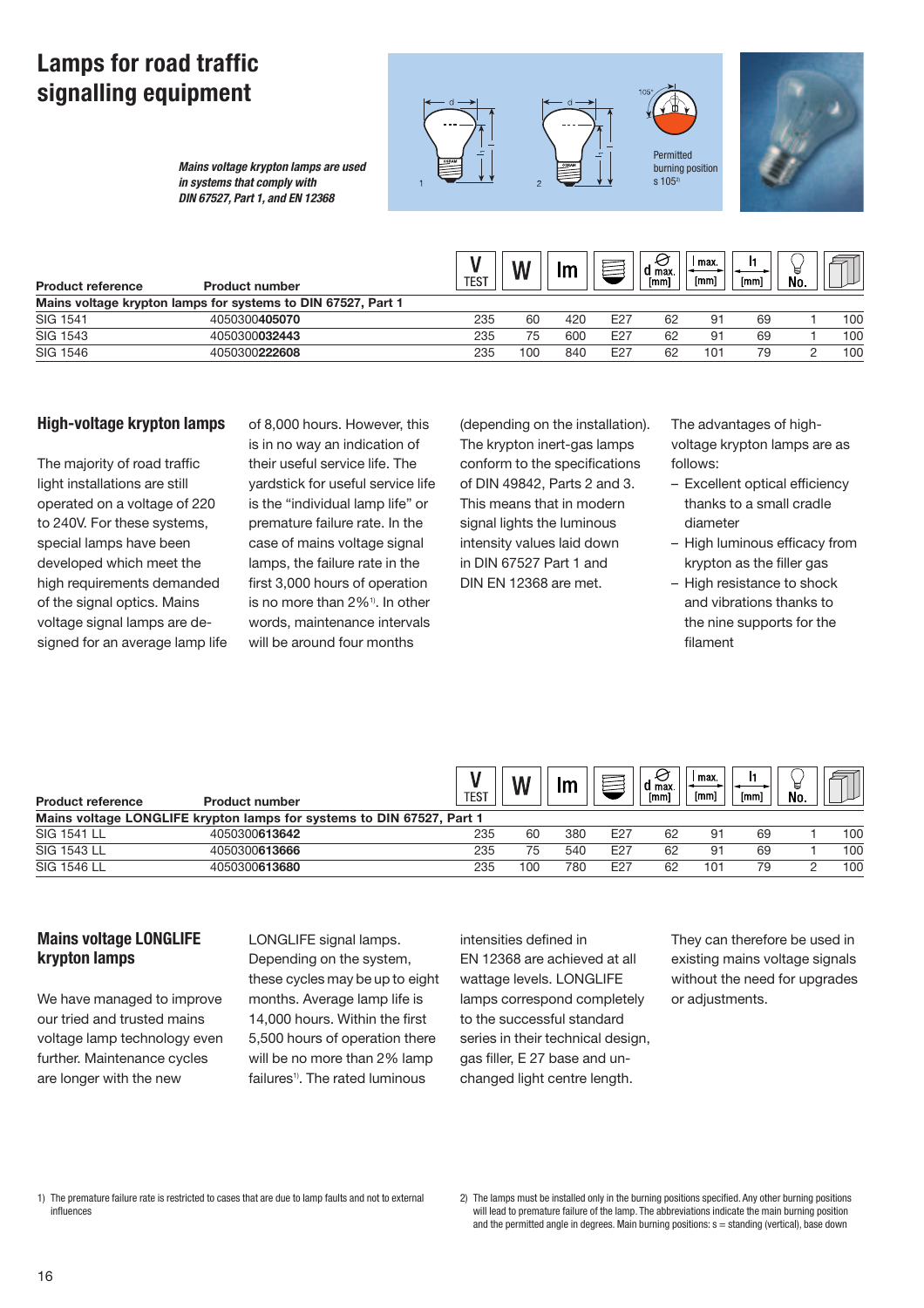

*Mains voltage standard lamps are used primarily where there are no special requirements in terms of the luminous intensity of the signal lights*

| <b>Product reference</b>                     | <b>Product number</b> | TEST |    | Im  | 亖               | К<br>$d$ max.<br>[mm] | max.<br>[mm] | I1<br>[mm] | U<br>No. |     |
|----------------------------------------------|-----------------------|------|----|-----|-----------------|-----------------------|--------------|------------|----------|-----|
| Standard mains voltage lamps                 |                       |      |    |     |                 |                       |              |            |          |     |
| SIG 1534 <sup>1)</sup>                       | 4050300032474         | 235  | 40 | 230 | E27             | 62                    | 10           | 69         |          | 100 |
| SIG 1535 <sup>1)</sup>                       | 4050300032467         | 235  | 70 | 380 | E27             | 62                    | 10           | 69         |          | 100 |
| <b>Standard LONGLIFE mains voltage lamps</b> |                       |      |    |     |                 |                       |              |            |          |     |
| SIG 1534 LL <sup>1)</sup>                    | 4050300613703         | 235  | 40 | 200 | E <sub>27</sub> | 62                    | 10           | 69         |          | 100 |



*OSRAM quality combines reliability with long lamp life – the essential ingredients for safe control of road traffic*

1) Not for new designs

2) The lamps must be installed only in the burning positions specified. Any other burning positions will lead to premature failure of the lamp. The abbreviations indicate the main burning position and the permitted angle in degrees. Main burning positions: s = standing (vertical), base down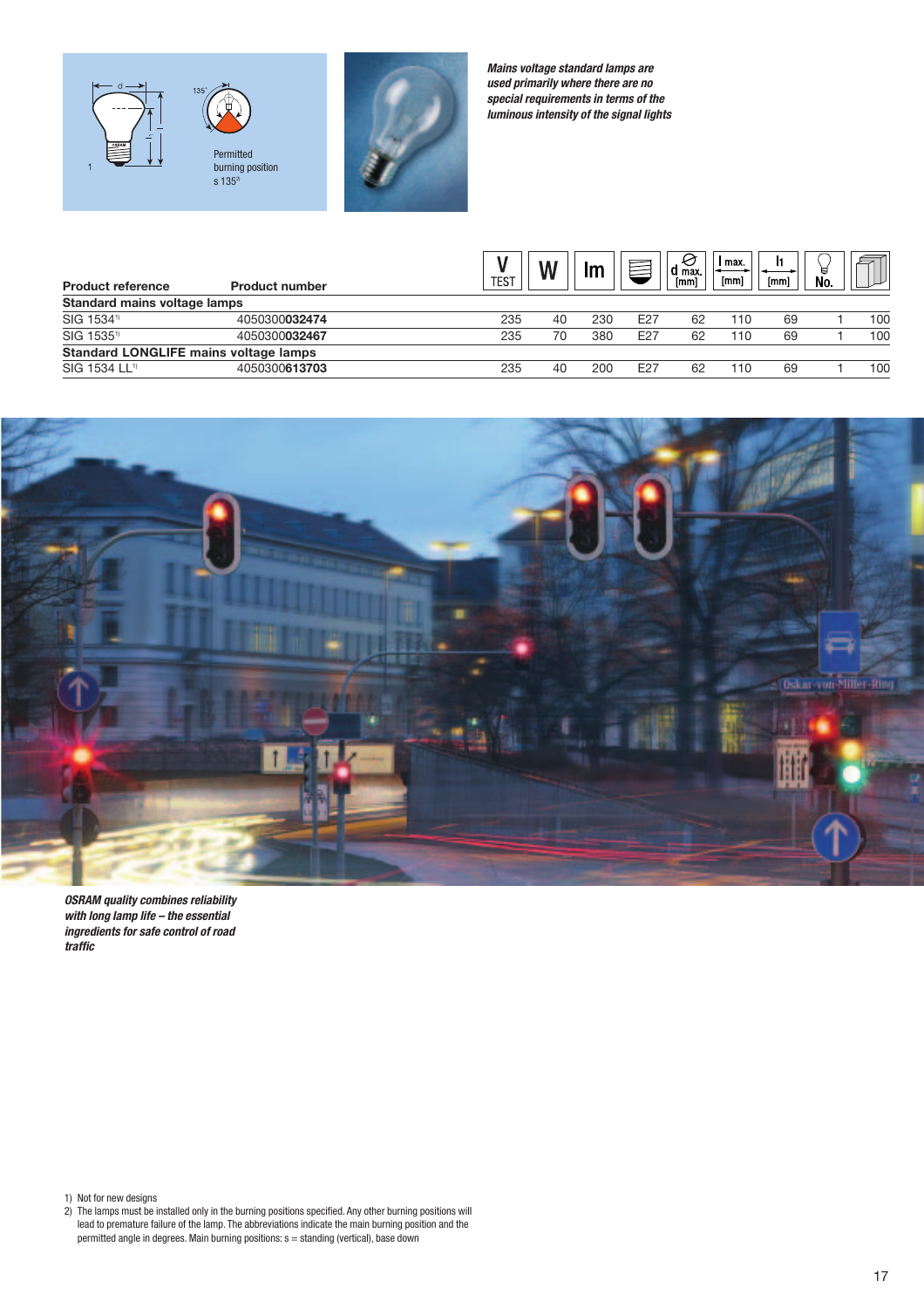# **Lamps for rail traffic signalling equipment**





|                            |                            |                  | $\star$ |     |     |                     |                                 | 4            |            |           |               |     |  |
|----------------------------|----------------------------|------------------|---------|-----|-----|---------------------|---------------------------------|--------------|------------|-----------|---------------|-----|--|
| <b>Product reference</b>   | <b>Product number</b>      | TES <sub>1</sub> | N       | m   | [h] |                     | $\varTheta$<br>$d$ max.<br>[mm] | max.<br>[mm] | 11<br>[mm] | ÷к        | U<br>No.      | 4   |  |
| Normal pressure lamps      |                            |                  |         |     |     |                     |                                 |              |            |           |               |     |  |
| SIG 4020 <sup>1)3)</sup>   | 4050300<br>$\qquad \qquad$ | 40               | 20      | 200 |     | 600 BA20s           | 36                              | 67           | 29.6       | Universal | $\mathcal{P}$ | 100 |  |
| Overpressure lamps         |                            |                  |         |     |     |                     |                                 |              |            |           |               |     |  |
| SIG 1206 Ü <sup>1)3)</sup> | 4050300832869              | 12               | 6       | 55  | 600 | BA20d <sup>2)</sup> | 36                              | 67           | 29.6       | Universal |               | 100 |  |
| SIG 1220 Ü <sup>1)3)</sup> | 4050300831596              | 12               | 20      | 280 |     | 2,000 BA20d         | 36                              | 65           | 30.0       | Universal |               | 100 |  |
| SIG 1226 Ü <sup>1)</sup>   | 4050300831534              | 12               | 20      | 230 |     | 6.000 BA20s         | 36                              | 62           | 30.0       | Universal | 2             | 100 |  |
| SIG 1260 Ü <sup>1)3)</sup> | 4050300832036              | 10               | 20      | 240 |     | 5.000 BA15s         | 36                              | 62           | 33.5       | Universal | 3             | 100 |  |

#### **Single-filament lamps**

Safety on the railways calls for reliable signalling equipment. Defective lamps pose a serious risk, cause expensive delays to train schedules and lead to costly and timeconsuming maintenance work because of the large distances between signals. OSRAM has played a major role over many years in ensuring that railways have operated at high levels of safety and efficiency. The advantages of OSRAM lamps are as follows:

- Narrow tolerances
- Exact light centre
- Long lamp life
- High reliability

Extremely strict quality controls ensure compliance with tight geometrical tolerances, photometric values and specified life. The various wattages of the normal and overpressure types (= reference "Ü") are matched to the specific needs of the relevant optical systems.

1) Supplied on request

3) Not for new designs

18

4) LCL = light centre length (distance from the coil to top of base)





*Extremely strict quality controls ensure absolute reliability, close tolerances, a precise light centre length and long lamp life*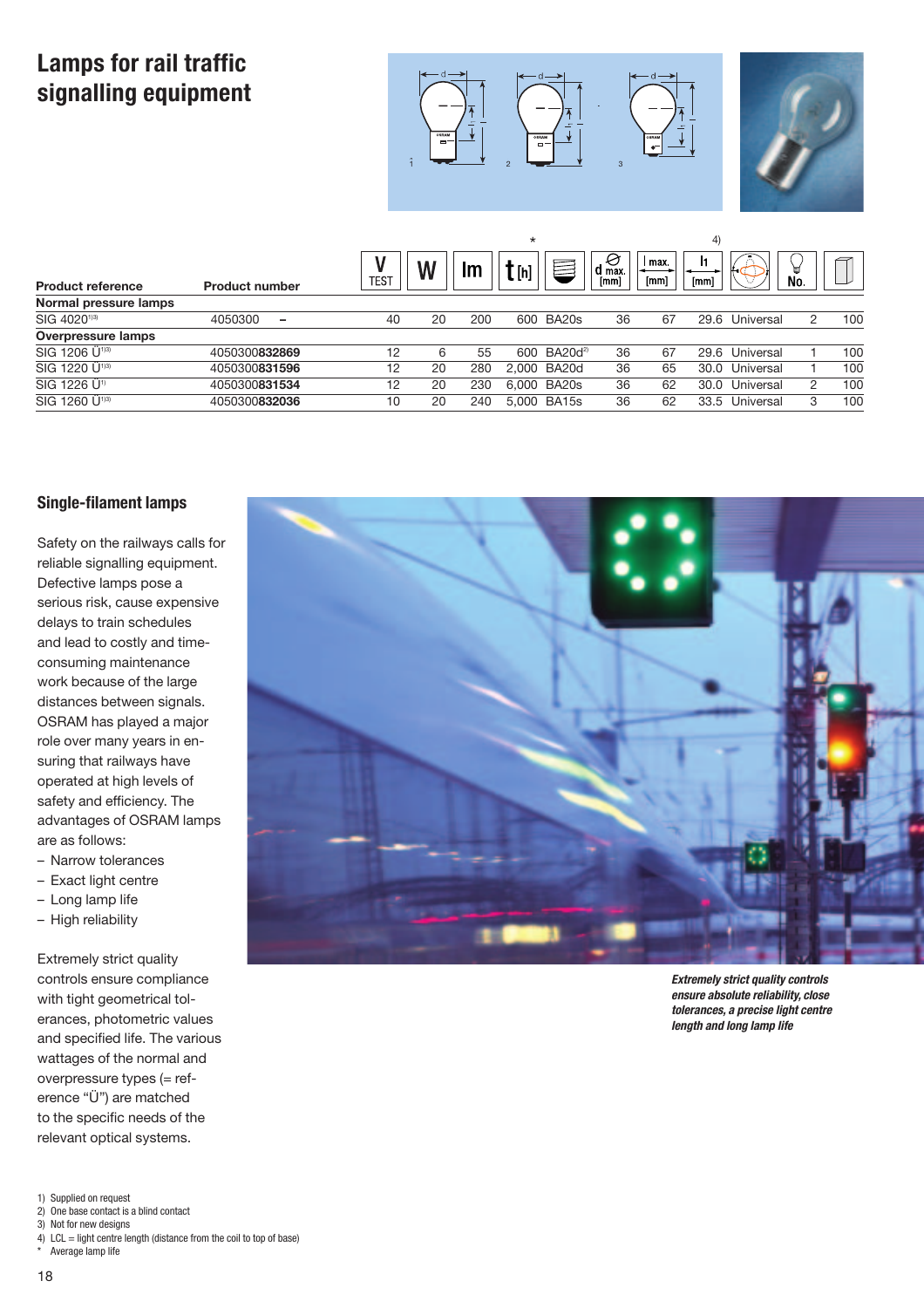

|                            |                       |             |       |     | $\sim$ |        | ັບ                   |                |      |                |     |     |
|----------------------------|-----------------------|-------------|-------|-----|--------|--------|----------------------|----------------|------|----------------|-----|-----|
| <b>Product reference</b>   | <b>Product number</b> | <b>TEST</b> | W     | Im  | [h]    | $\Box$ | ⊖<br>$d$ max<br>[mm] | I max.<br>[mm] | [mm] | -12            | No. |     |
| Overpressure lamps         |                       |             |       |     |        |        |                      |                |      |                |     |     |
| SIG 1810 Ü <sup>1/2)</sup> | 4050300832142         | 12          | 10/10 | 137 | 600    | BA20d  | 36                   | 67             |      | 29.6 Universal |     | 100 |
| SIG 1210 U <sup>11</sup>   | 4050300832173         | 12          | 10/10 | 137 | 600    | BA20d  | 36                   | 67             |      | 29.6 Universal |     | 100 |
| SIG 1820 Ü <sup>11</sup>   | 4050300832234         | 12          | 20/20 | 350 | 600    | BA20d  | 36                   | 67             |      | 29.6 Universal |     | 100 |
| SIG 1230 Ü <sup>11</sup>   | 4050300832203         | 12          | 30/30 | 520 | 600    | BA20d  | 36                   | 67             |      | 29.6 Universal |     | 100 |
| SIG 1235 Ü <sup>11</sup>   | 4050300831817         | 12          | 35/35 | 570 | 600    | BA20d  | 36                   | 67             |      | 29.6 Universal |     | 100 |
| SIG 2460 Ü <sup>11</sup>   | 4050300831756         | 24          | 60/60 | 700 | 8.000  | BA20d  | 36                   | 67             |      | 31.0 s135      | 2   | 100 |
| SIG 3015 U <sup>11</sup>   | 4050300832111         | 30          | 15/15 | 213 | 600    | BA20d  | 36                   | 67             |      | 29.6 Universal |     | 100 |
| SIG 5025 U <sup>11</sup>   | 4050300831985         | 50          | 25/25 | 380 | 600    | BA20d  | 36                   | 67             |      | 29.6 Universal |     | 100 |
|                            |                       |             |       |     |        |        |                      |                |      |                |     |     |

 $\ddot{\phantom{a}}$ 

Note: Lamps with transverse filaments should only be inclined perpendicular to the filament plane.



*Doubly safe: the second coil takes over from the main coil if the main coil fails*

### **Dual-filament lamps**

 $\mathcal{O}(\mathcal{O})$ 

All dual-filament lamps are now manufactured as overpressure lamps. The second filament takes over from the main filament if the main filament fails. Changeover may be manual or automatic. This provides a certain safety margin for rail traffic until the lamp is replaced. For safety reasons, however, it is recommended that the lamp be replaced as soon as possible. The various wattages are matched to the specific needs of the relevant optical systems.

1) Supplied on request

2) Not for new designs

 $\sim$  3) LCL = light centre length (distance from the coil to top of base)<br>\* Averano lamp life

Average lamp life

4) The lamps must be installed only in the burning positions specified. Any other burning positions will lead to premature failure of the lamp. The abbreviations indicate the main burning position and the permitted angle in degrees. Main burning positions: s = standing (vertical), base down